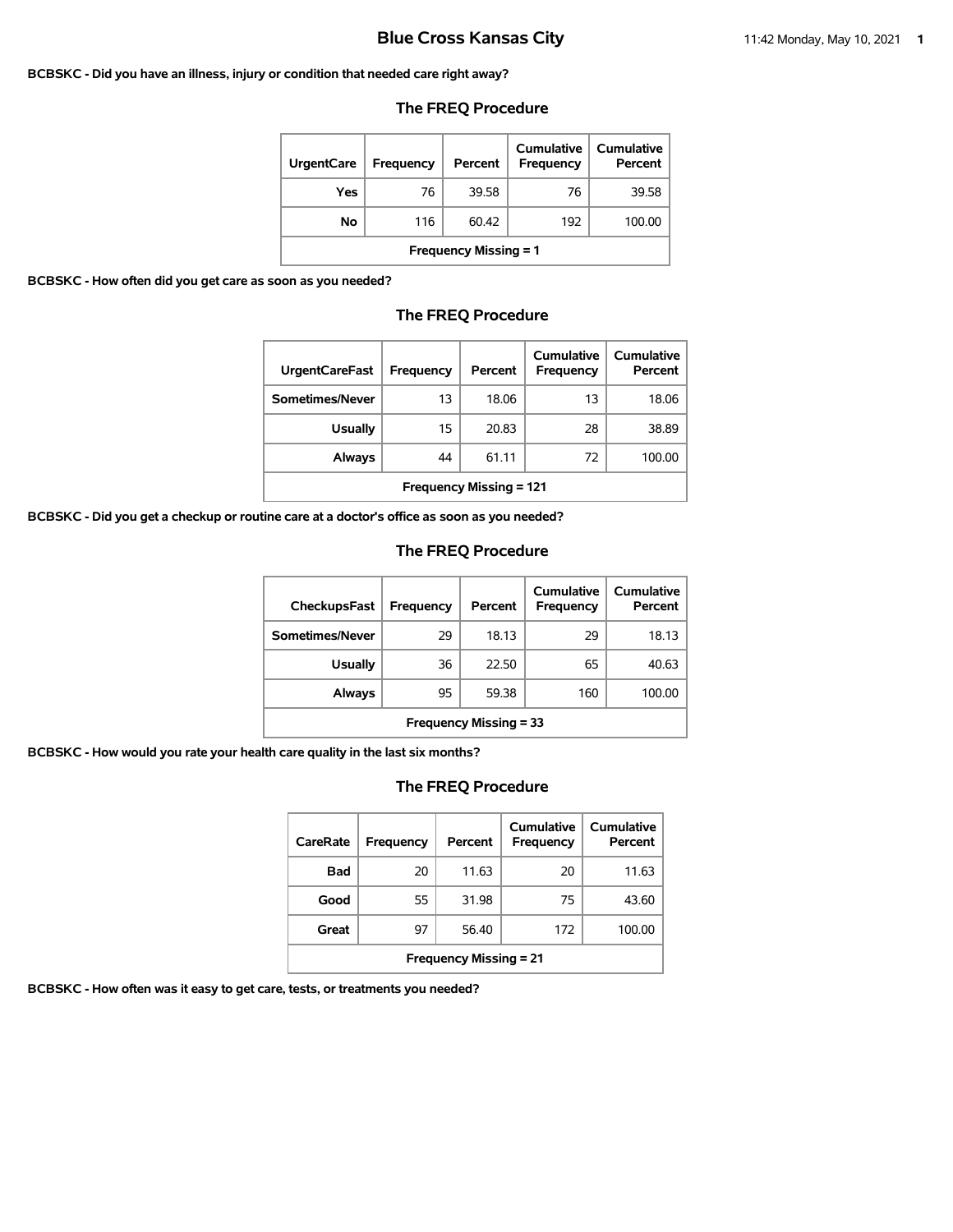# **The FREQ Procedure**

| CareEasy                      | Frequency | Percent | Cumulative<br>Frequency | Cumulative<br>Percent |  |
|-------------------------------|-----------|---------|-------------------------|-----------------------|--|
| Sometimes/Never               | 22        | 12.72   | 22                      | 12.72                 |  |
| <b>Usually</b>                | 48        | 27.75   | 70                      | 40.46                 |  |
| Always                        | 103       | 59.54   | 173                     | 100.00                |  |
| <b>Frequency Missing = 20</b> |           |         |                         |                       |  |

**BCBSKC - How often did your doctor explain things in a way that was easy to understand?**

## **The FREQ Procedure**

| <b>DrUnderstand</b>           | Frequency | Percent | Cumulative<br>Frequency | Cumulative<br>Percent |  |
|-------------------------------|-----------|---------|-------------------------|-----------------------|--|
| Sometimes/Never               | 3         | 2.08    | 3                       | 2.08                  |  |
| <b>Usually</b>                | 18        | 12.50   | 21                      | 14.58                 |  |
| Always                        | 123       | 85.42   | 144                     | 100.00                |  |
| <b>Frequency Missing = 49</b> |           |         |                         |                       |  |

**BCBSKC - How often did your personal doctor listen to you?**

# **The FREQ Procedure**

| <b>DrListen</b>               | Frequency | Percent | Cumulative<br><b>Frequency</b> | Cumulative<br>Percent |  |
|-------------------------------|-----------|---------|--------------------------------|-----------------------|--|
| Sometimes/Never               | 4         | 2.80    | 4                              | 2.80                  |  |
| <b>Usually</b>                | 26        | 18.18   | 30                             | 20.98                 |  |
| Always                        | 113       | 79.02   | 143                            | 100.00                |  |
| <b>Frequency Missing = 50</b> |           |         |                                |                       |  |

**BCBSKC - How often did your personal doctor show respect for what you had to say?**

| <b>DrRespect</b>              | Frequency | Percent | Cumulative<br>Frequency | <b>Cumulative</b><br>Percent |  |
|-------------------------------|-----------|---------|-------------------------|------------------------------|--|
| Sometimes/Never               | 5         | 3.50    | 5                       | 3.50                         |  |
| <b>Usually</b>                | 20        | 13.99   | 25                      | 17.48                        |  |
| Always                        | 118       | 82.52   | 143                     | 100.00                       |  |
| <b>Frequency Missing = 50</b> |           |         |                         |                              |  |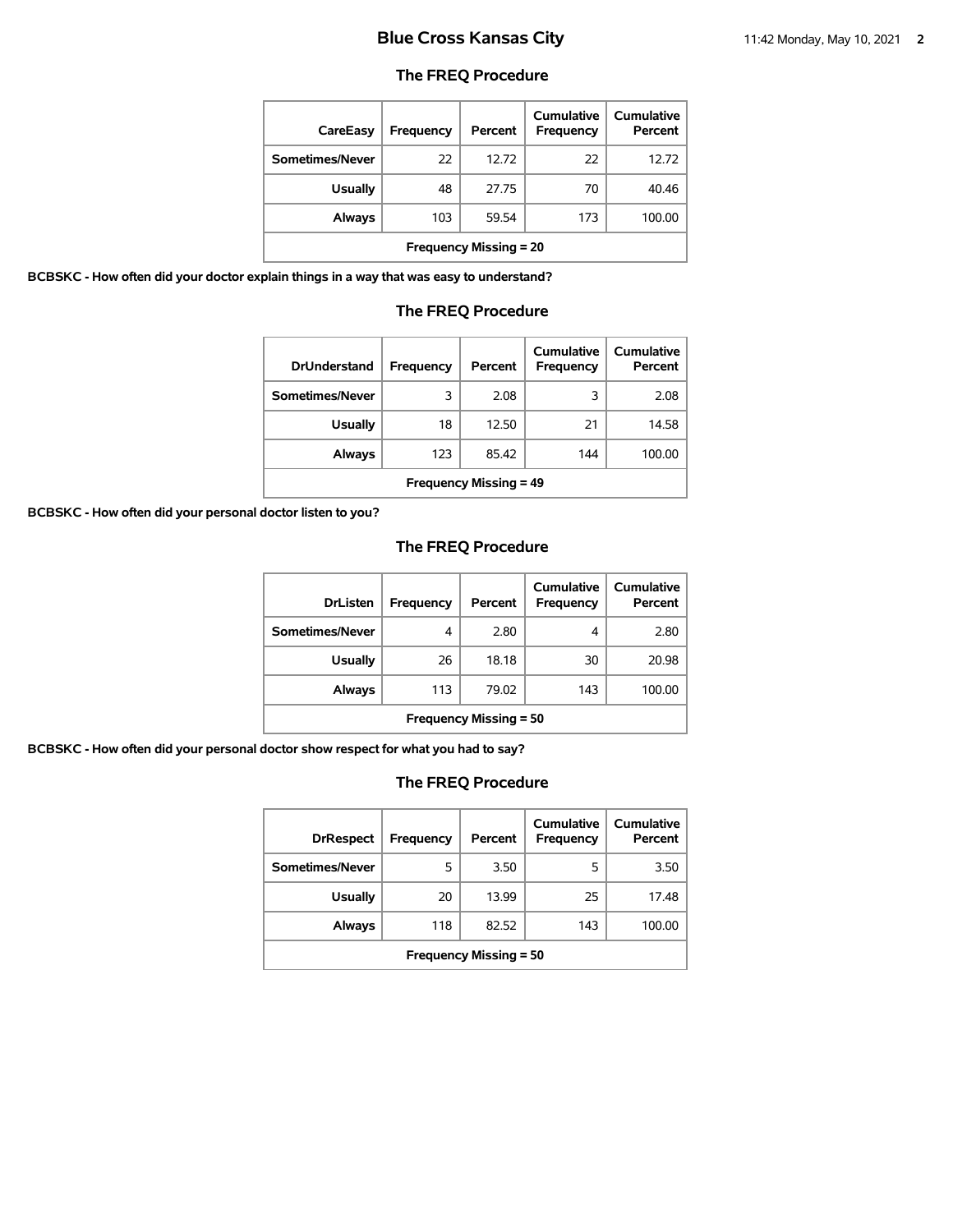#### **BCBSKC - How often did your personal doctor spend enough time with you?**

| <b>DrTime</b>                 | Frequency | Percent | Cumulative<br>Frequency | Cumulative<br>Percent |  |
|-------------------------------|-----------|---------|-------------------------|-----------------------|--|
| Sometimes/Never               | 7         | 4.90    | 7                       | 4.90                  |  |
| <b>Usually</b>                | 31        | 21.68   | 38                      | 26.57                 |  |
| Always                        | 105       | 73.43   | 143                     | 100.00                |  |
| <b>Frequency Missing = 50</b> |           |         |                         |                       |  |

## **The FREQ Procedure**

**BCBSKC - In the last six months, did you get care from another doctor or health provider other than your personal doctor?**

| <b>Usually</b>                                                       |  | 31  | 21.68 |  |                   | 38  | 26.5.      |  |
|----------------------------------------------------------------------|--|-----|-------|--|-------------------|-----|------------|--|
| Always                                                               |  | 105 | 73.43 |  |                   | 143 | 100.0      |  |
| <b>Frequency Missing = 50</b>                                        |  |     |       |  |                   |     |            |  |
| t care from another doctor or health provider other than your persor |  |     |       |  |                   |     |            |  |
| <b>The FREQ Procedure</b>                                            |  |     |       |  |                   |     |            |  |
|                                                                      |  |     |       |  | <b>Cumulative</b> |     | Cumulative |  |

| <b>CareMulti</b>              | Frequency | Percent | Cumulative<br>Frequency | Cumulative<br>Percent |  |  |  |
|-------------------------------|-----------|---------|-------------------------|-----------------------|--|--|--|
| Yes                           | 105       | 73.94   | 105                     | 73.94                 |  |  |  |
| No                            | 37        | 26.06   | 142                     | 100.00                |  |  |  |
| <b>Frequency Missing = 51</b> |           |         |                         |                       |  |  |  |

**BCBSKC - How often did your personal doctor seemed informed with care you received from other doctors or providers?**

## **The FREQ Procedure**

| <b>DrinformedMultiDr</b>      | <b>Frequency</b> | Percent | Cumulative<br>Frequency | Cumulative<br>Percent |  |
|-------------------------------|------------------|---------|-------------------------|-----------------------|--|
| Sometimes/Never               | 23               | 22.33   | 23                      | 22.33                 |  |
| Usually                       | 32               | 31.07   | 55                      | 53.40                 |  |
| Always                        | 48               | 46.60   | 103                     | 100.00                |  |
| <b>Frequency Missing = 90</b> |                  |         |                         |                       |  |

## **BCBSKC - How would you rate your personal doctor?**

| <b>DrRate</b>                 | Frequency | Percent | Cumulative<br>Frequency | Cumulative<br>Percent |  |
|-------------------------------|-----------|---------|-------------------------|-----------------------|--|
| Bad                           | 10        | 6.13    | 10                      | 6.13                  |  |
| Good                          | 39        | 23.93   | 49                      | 30.06                 |  |
| Great                         | 114       | 69.94   | 163                     | 100.00                |  |
| <b>Frequency Missing = 30</b> |           |         |                         |                       |  |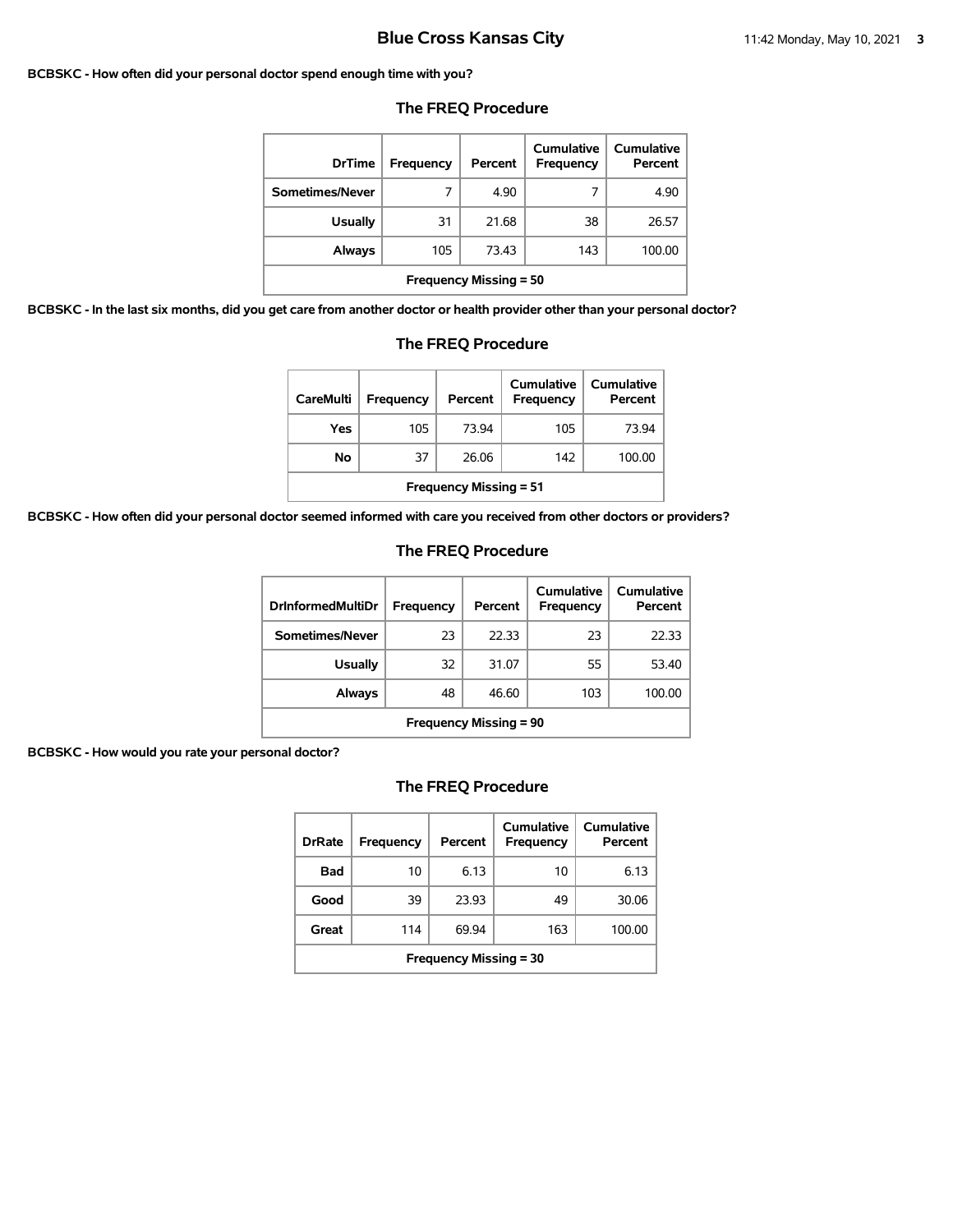#### **BCBSKC - Did you visit a specialist?**

# **The FREQ Procedure**

| <b>Specialist</b> | Frequency | Percent | Cumulative<br><b>Frequency</b> | <b>Cumulative</b><br>Percent |
|-------------------|-----------|---------|--------------------------------|------------------------------|
| Yes               | 111       | 57.51   | 111                            | 57.51                        |
| No                | 82        | 42.49   | 193                            | 100.00                       |

**BCBSKC - How often did you get an appointment with a specialist as soon as you needed?**

# **The FREQ Procedure**

| <b>SpecialistFast</b>         | Frequency | Percent | Cumulative<br>Frequency | Cumulative<br>Percent |  |
|-------------------------------|-----------|---------|-------------------------|-----------------------|--|
| Sometimes/Never               | 16        | 14.95   | 16                      | 14.95                 |  |
| <b>Usually</b>                | 36        | 33.64   | 52                      | 48.60                 |  |
| <b>Always</b>                 | 55        | 51.40   | 107                     | 100.00                |  |
| <b>Frequency Missing = 86</b> |           |         |                         |                       |  |

**BCBSKC - How would you rate your specialist?**

| <b>SpecialistRate</b>         | <b>Frequency</b> | Percent | Cumulative<br><b>Frequency</b> | Cumulative<br>Percent |  |
|-------------------------------|------------------|---------|--------------------------------|-----------------------|--|
| Bad                           | 8                | 7.55    | 8                              | 7.55                  |  |
| Good                          | 25               | 23.58   | 33                             | 31.13                 |  |
| Great                         | 73               | 68.87   | 106                            | 100.00                |  |
| <b>Frequency Missing = 87</b> |                  |         |                                |                       |  |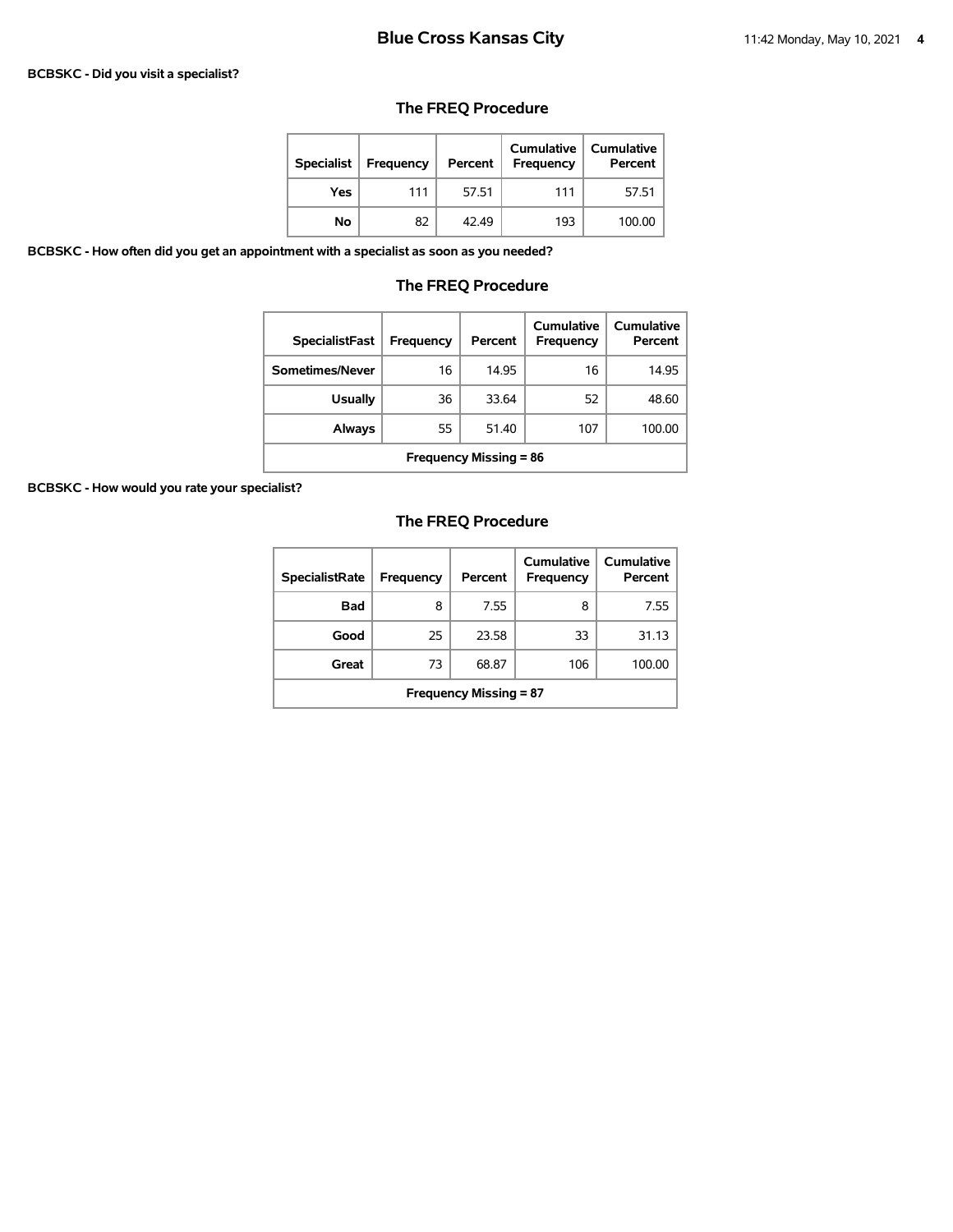#### **BCBSKC - Did you get information or help from your health plan's customer services?**

# **The FREQ Procedure**

| CS                           | Frequency | Percent | Cumulative<br>Frequency | Cumulative<br>Percent |  |  |
|------------------------------|-----------|---------|-------------------------|-----------------------|--|--|
| Yes                          | 78        | 41.49   | 78                      | 41.49                 |  |  |
| Νo                           | 110       | 58.51   | 188                     | 100.00                |  |  |
| <b>Frequency Missing = 5</b> |           |         |                         |                       |  |  |

**BCBSKC - How often were you able to get information or help from your health plan's customer services?**

## **The FREQ Procedure**

| <b>CSHelp</b>                  | Frequency | Percent | Cumulative<br><b>Frequency</b> | Cumulative<br>Percent |  |
|--------------------------------|-----------|---------|--------------------------------|-----------------------|--|
| Sometimes/Never                | 15        | 19.48   | 15                             | 19.48                 |  |
| <b>Usually</b>                 | 15        | 19.48   | 30                             | 38.96                 |  |
| Always                         | 47        | 61.04   | 77                             | 100.00                |  |
| <b>Frequency Missing = 116</b> |           |         |                                |                       |  |

**BCBSKC - How often were you treated with respect and courtesy by your health plan's customer services?**

## **The FREQ Procedure**

| <b>CSRespect</b>               | Frequency | Percent | <b>Cumulative</b><br>Frequency | <b>Cumulative</b><br>Percent |  |
|--------------------------------|-----------|---------|--------------------------------|------------------------------|--|
| Sometimes/Never                | 4         | 5.19    | 4                              | 5.19                         |  |
| <b>Usually</b>                 | 15        | 19.48   | 19                             | 24.68                        |  |
| Always                         | 58        | 75.32   | 77                             | 100.00                       |  |
| <b>Frequency Missing = 116</b> |           |         |                                |                              |  |

**BCBSKC - Did you have to fill out any forms with your health plan?**

| <b>Forms</b>                 | Frequency | Percent | Cumulative<br>Frequency | Cumulative<br>Percent |  |
|------------------------------|-----------|---------|-------------------------|-----------------------|--|
| Yes                          | 55        | 2941    | 55                      | 29.41                 |  |
| No                           | 132       | 70.59   | 187                     | 100.00                |  |
| <b>Frequency Missing = 6</b> |           |         |                         |                       |  |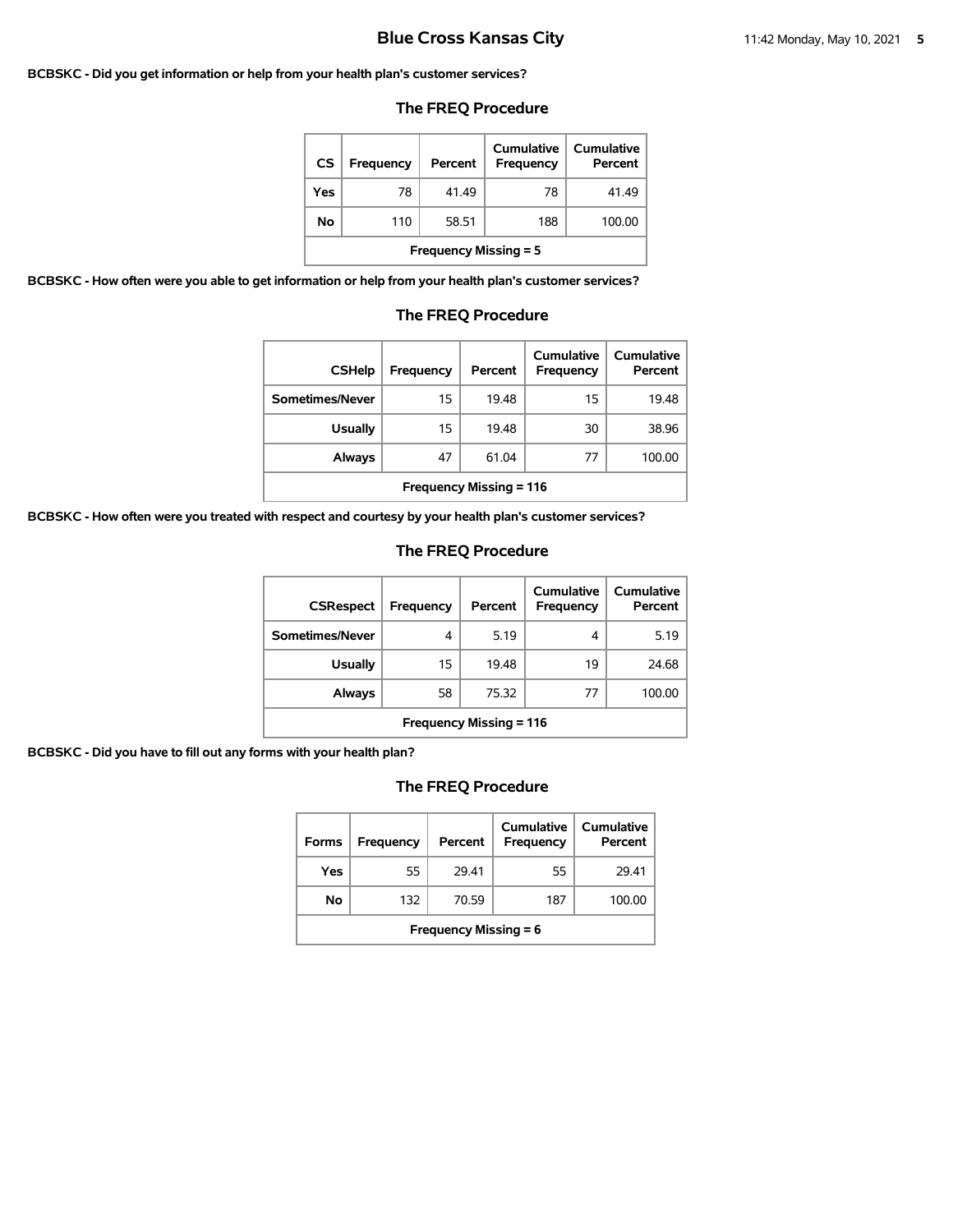#### **BCBSKC - How often were forms from your health plan easy to fill out?**

| <b>FormsEasy</b>               | Frequency | Percent | Cumulative<br>Frequency | Cumulative<br>Percent |  |  |
|--------------------------------|-----------|---------|-------------------------|-----------------------|--|--|
| Sometimes/Never                | 12        | 21.82   | 12                      | 21.82                 |  |  |
| <b>Usually</b>                 | 21        | 38.18   | 33                      | 60.00                 |  |  |
| Always                         | 22        | 40.00   | 55                      | 100.00                |  |  |
| <b>Frequency Missing = 138</b> |           |         |                         |                       |  |  |

# **The FREQ Procedure**

## **BCBSKC - How would you rate your health plan?**

| <b>PlanRate</b>              | Frequency | Percent | Cumulative<br><b>Frequency</b> | Cumulative<br>Percent |  |
|------------------------------|-----------|---------|--------------------------------|-----------------------|--|
| Bad                          | 40        | 21.39   | 40                             | 21.39                 |  |
| Good                         | 75        | 40.11   | 115                            | 61.50                 |  |
| Great                        | 72        | 38.50   | 187                            | 100.00                |  |
| <b>Frequency Missing = 6</b> |           |         |                                |                       |  |

**BCBSKC - In general, how woul you rate your overall health?**

# **The FREQ Procedure**

| <b>OverallHealthRate</b>      | Frequency | Percent | Cumulative<br><b>Frequency</b> | Cumulative<br>Percent |
|-------------------------------|-----------|---------|--------------------------------|-----------------------|
| <b>Excellent</b>              | 38        | 19.69   | 38                             | 19.69                 |
| <b>Very Good</b>              | 96        | 49.74   | 134                            | 69.43                 |
| Good                          | 50        | 25.91   | 184                            | 95.34                 |
| Fair                          | 5         | 2.59    | 189                            | 97.93                 |
| Poor                          | 1         | 0.52    | 190                            | 98.45                 |
| <b>Unknown/Did Not Answer</b> | 3         | 1.55    | 193                            | 100.00                |

**BCBSKC - In general, how woul you rate your overall mental or emotional health?**

| <b>MentalHealthRate</b> | <b>Frequency</b> | Percent | <b>Cumulative</b><br>Frequency | <b>Cumulative</b><br>Percent |
|-------------------------|------------------|---------|--------------------------------|------------------------------|
| <b>Excellent</b>        | 46               | 23.83   | 46                             | 23.83                        |
| <b>Very Good</b>        | 91               | 47.15   | 137                            | 70.98                        |
| Good                    | 45               | 23.32   | 182                            | 94.30                        |
| Fair                    | 8                | 4.15    | 190                            | 98.45                        |
| Unknown/Did Not Answer  | 3                | 1.55    | 193                            | 100.00                       |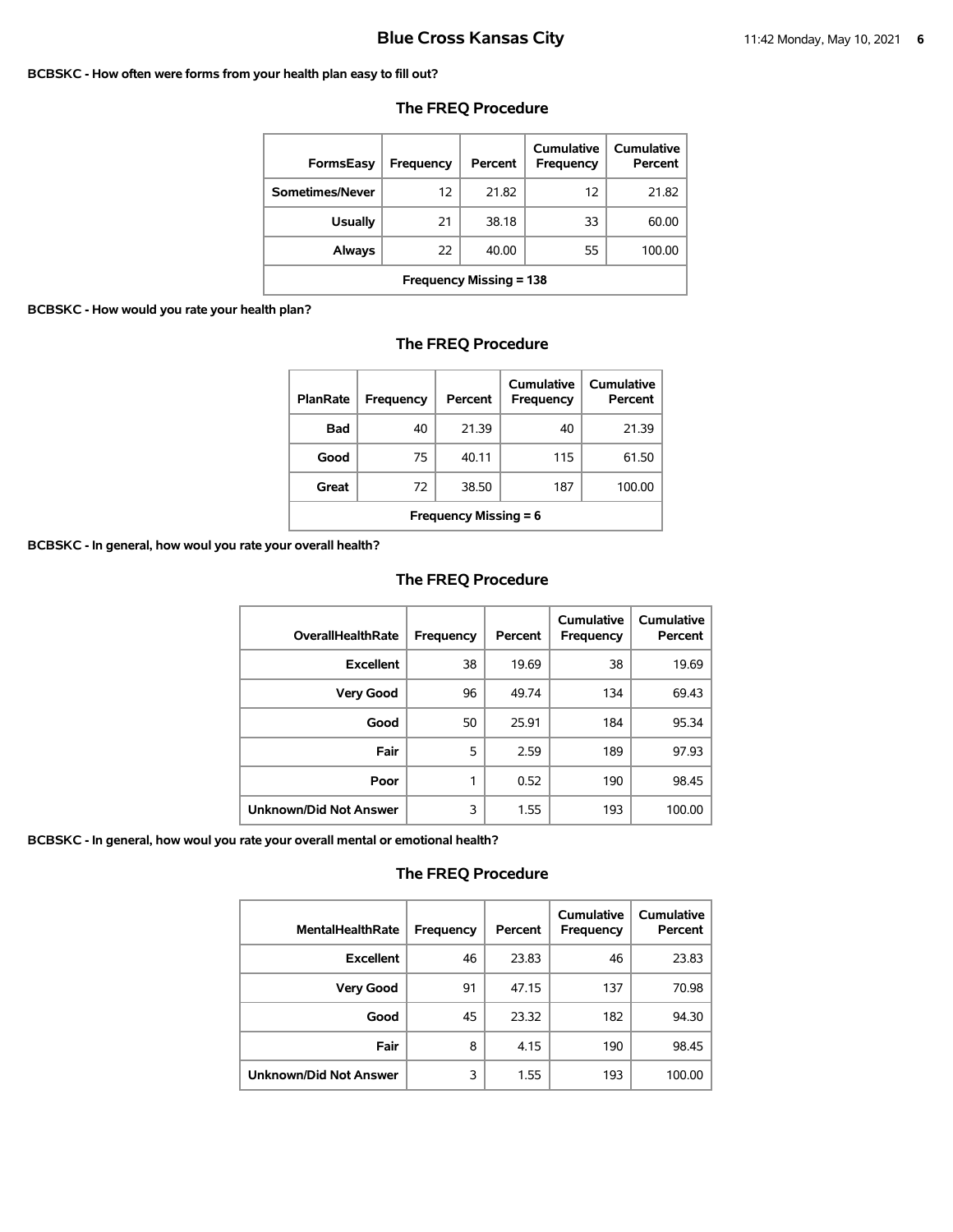#### **BCBSKC - Did you file any claims for care to your health plan?**

| ClaimsSend                    | <b>Frequency</b> | Percent | Cumulative<br>Frequency | Cumulative<br>Percent |  |
|-------------------------------|------------------|---------|-------------------------|-----------------------|--|
| Yes                           | 110              | 63.58   | 110                     | 63.58                 |  |
| No                            | 63               | 36.42   | 173                     | 100.00                |  |
| <b>Frequency Missing = 20</b> |                  |         |                         |                       |  |

# **The FREQ Procedure**

**BCBSKC - How often were claims for care to your health plan handled quicly?**

# **The FREQ Procedure**

| <b>ClaimsQuick</b>            | Frequency | Percent | Cumulative<br>Frequency | Cumulative<br>Percent |  |
|-------------------------------|-----------|---------|-------------------------|-----------------------|--|
| Sometimes/Never               | 12        | 12.12   | 12                      | 12.12                 |  |
| <b>Usually</b>                | 34        | 34.34   | 46                      | 46.46                 |  |
| <b>Always</b>                 | 53        | 53.54   | 99                      | 100.00                |  |
| <b>Frequency Missing = 94</b> |           |         |                         |                       |  |

**BCBSKC - How often were claims for care to your health plan handled correctly?**

| <b>ClaimsCorrect</b>          | Frequency | Percent | Cumulative<br>Frequency | Cumulative<br>Percent |  |
|-------------------------------|-----------|---------|-------------------------|-----------------------|--|
| Sometimes/Never               | 5         | 5.10    | 5                       | 5.10                  |  |
| <b>Usually</b>                | 35        | 35.71   | 40                      | 40.82                 |  |
| Always                        | 58        | 59.18   | 98                      | 100.00                |  |
| <b>Frequency Missing = 95</b> |           |         |                         |                       |  |